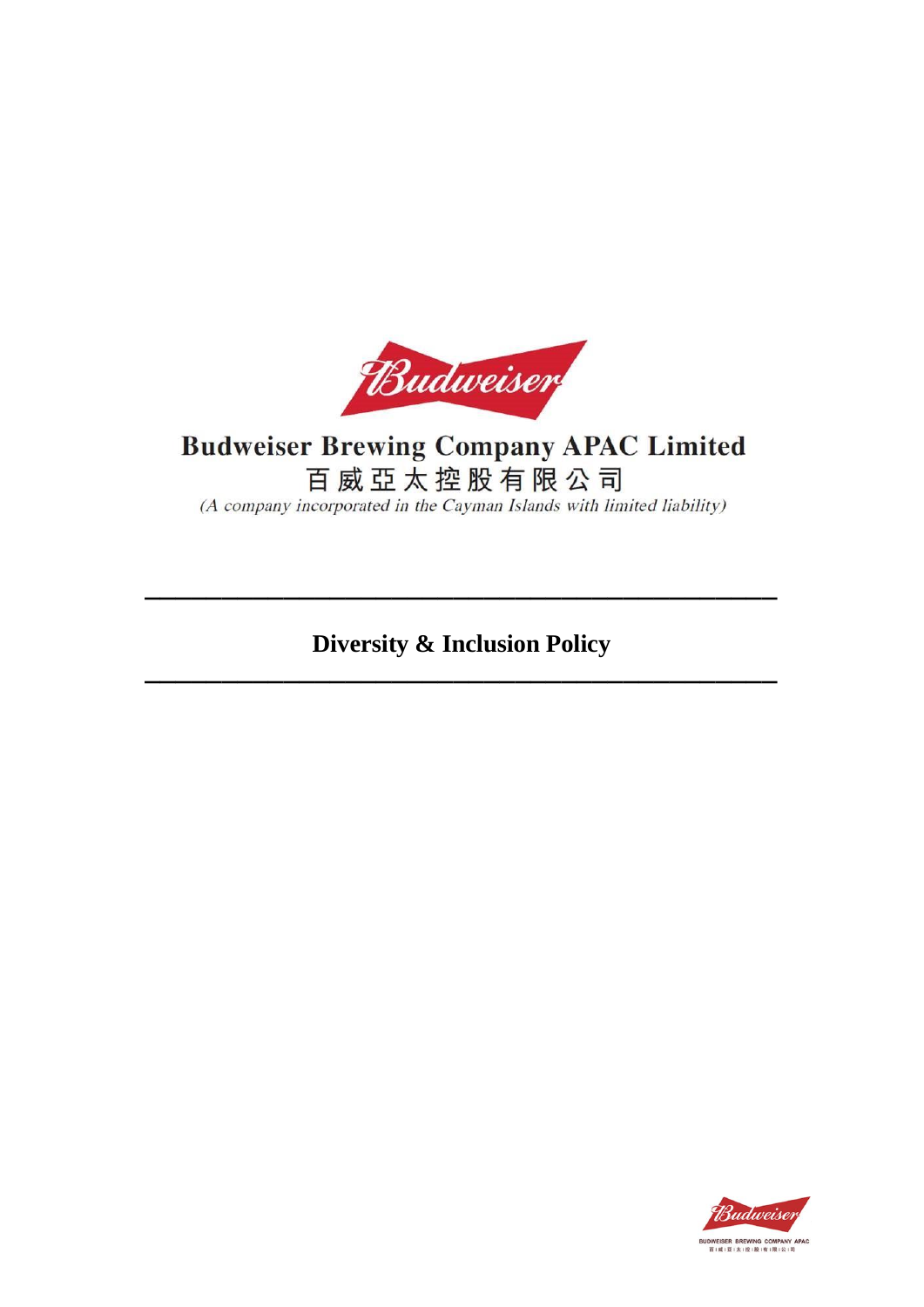#### Our commitment

Our Purpose of bringing people together for a better world starts from within. That's why we are all in on our commitment to diversity and inclusion.

We believe that our greatest strength is our diverse team of people. Diversity and inclusion in our organization helps us to achieve our Purpose because it enables the diversity of thought needed to deliver better decision-making and achieve superior results. As a meritocracy, our focus is on attracting, hiring, engaging, developing and advancing the very best talent—regardless of gender, ethnicity, sexual orientation or any other characteristics that make our colleagues unique.

Budweiser Brewing Company APAC Limited and its affiliates ("BUD APAC" or the "Company") is committed to a work environment where all colleagues are respected and valued. All our people deserve to feel comfortable being their authentic selves at work every day. Only then can we all be at our best.

#### What we mean by diversity & inclusion

**Diversity is about differences:** Each of us is different, and at BUD APAC we value and respect individual differences. BUD APAC takes the widest possible view of diversity to include attributes such as age, gender, gender identity and expression, sexual orientation, language, ethnicity, nationality, family and marital status, religion and belief, social and economic background, veteran status, education, experience, disability and any other characteristics that make our colleagues unique

**Inclusion is about valuing these differences:** Inclusion is the behaviors that recognize, understand and value differences, promote authenticity and provide a sense of belonging. Inclusion is also about leveraging those differences to foster innovation and drive business growth.

# Why diversity & inclusion is important

Diversity and inclusion directly aligns with our purpose of bringing people together for a better world. A better world is a more inclusive one, where everyone is valued and celebrated for who they are as individuals.

Diversity is a business imperative because our consumers are diverse. Reflecting that diversity will enable us to better understand our consumers and meet their needs. We also know that diversity of thought delivers better decision-making and more innovative ideas.

An inclusive workplace is just as critical as having a diverse workforce because it enables individuals to feel empowered to share their unique perspectives and ideas. We also know that inclusive workplaces have higher engagement, productivity and retention rates.

We believe our business is more sustainable and effective when it encompasses a wider range of perspectives. To maintain sustainable global competitive advantage for the next 100+ years, we need to embrace diversity and inclusion as both central and critical to our business strategy.

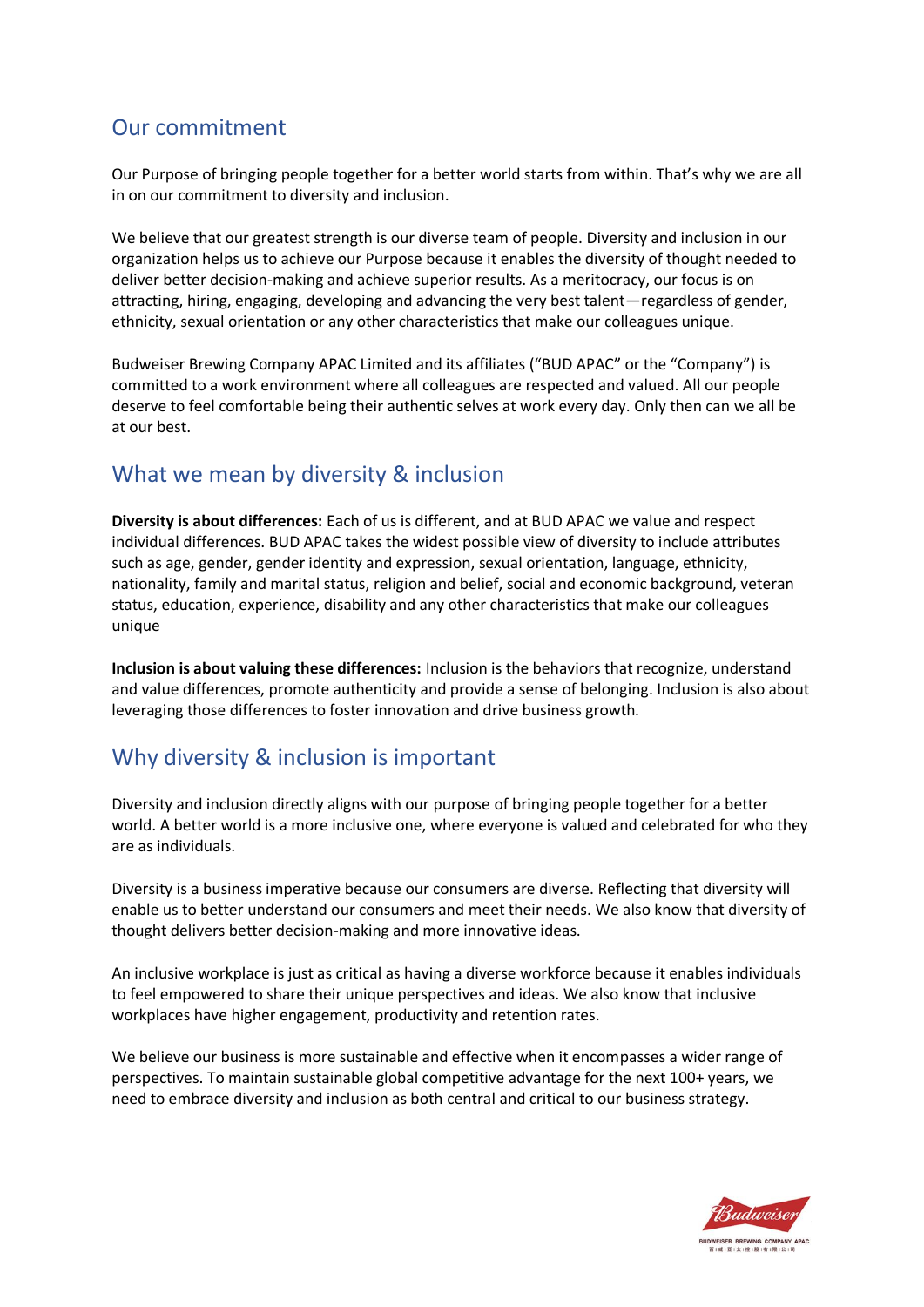# D&I and our 10 Principles

Diversity and inclusion live within our 10 Principles and are integrated into everything we do. Our mission is straight forward. We aspire to become a more diverse and inclusive company to reflect the diversity of our consumers.

We will not achieve this through setting quotas. Instead, we will work hard to attract more diverse applicants at all levels, identify and eliminate potential barriers to ensure equity in advancement opportunities and foster an inclusive work environment where our people can thrive.

# Our diversity & inclusion strategy

This strategy outlines how we will integrate diversity and inclusion into our people, workplace, marketplace and communities to achieve our mission.

|             |                                                                                                                                                                                                                           | Bringing People Together for a Better World.                                                                                                                                                                |                                                                                                                                            |                                                                                                      |
|-------------|---------------------------------------------------------------------------------------------------------------------------------------------------------------------------------------------------------------------------|-------------------------------------------------------------------------------------------------------------------------------------------------------------------------------------------------------------|--------------------------------------------------------------------------------------------------------------------------------------------|------------------------------------------------------------------------------------------------------|
| Pillars     | <b>People</b>                                                                                                                                                                                                             | <b>Workplace</b>                                                                                                                                                                                            | <b>Marketplace</b>                                                                                                                         | <b>Communities</b>                                                                                   |
| Goals       | Our company reflects the<br>diversity of our consumers                                                                                                                                                                    | Our company is an inclusive<br>workplace where all our<br>people belong                                                                                                                                     | Our brands & value chain<br>are agents of change in<br>driving diversity & inclusion                                                       | Our company is a<br>recognized champion of<br>diversity & inclusion                                  |
| Priorities  | <b>Attract, Recruit, Develop</b><br>$\bullet$<br>and <b>Advance</b> the best talent<br>that reflect the diverse<br>perspectives of our<br>consumers<br>Enable our workforce to<br>$\bullet$<br>recognize & challenge bias | Educate, advocate,<br>$\bullet$<br>communicate and hold our<br>colleagues accountable in<br>order to foster an inclusive<br>environment<br>Review policies & processes<br>$\bullet$<br>to be more inclusive | <b>Accurately represent</b><br>people of all backgrounds<br>though our commercial<br>programs<br>Reflect D&I throughout our<br>value chain | Leverage our global<br>influence to support<br>relevant initiatives in<br>society and inspire action |
| Champion(s) | People                                                                                                                                                                                                                    | People                                                                                                                                                                                                      | Marketing, Sales, GPO & LCA                                                                                                                | <b>LCA</b>                                                                                           |
|             | <b>Our Culture and Principles</b>                                                                                                                                                                                         |                                                                                                                                                                                                             |                                                                                                                                            |                                                                                                      |

# What is expected of our leaders and colleagues

Every individual at every level in our company is responsible for treating others with respect and cultivating, encouraging, maintaining and preserving an inclusive environment. An inclusive environment is one where everyone is treated with respect and valued for their diverse perspectives and ideas.

The following 5 actions are expected of all of our leaders & colleagues:

- 1. **Champion diversity and inclusion** by helping others understand why diversity and inclusion are important, and by being a role model for inclusive behaviors by supporting, amplifying and championing diverse groups and voices (e.g. through employee led communities).
- 2. **Drive change** by taking responsibility for your own potential conscious and unconscious biases and taking steps to reduce them; actively including different perspectives into your decision- making processes; and identifying how you can drive change in the scope of your role (e.g. leveraging one of our brands to champion D&I).

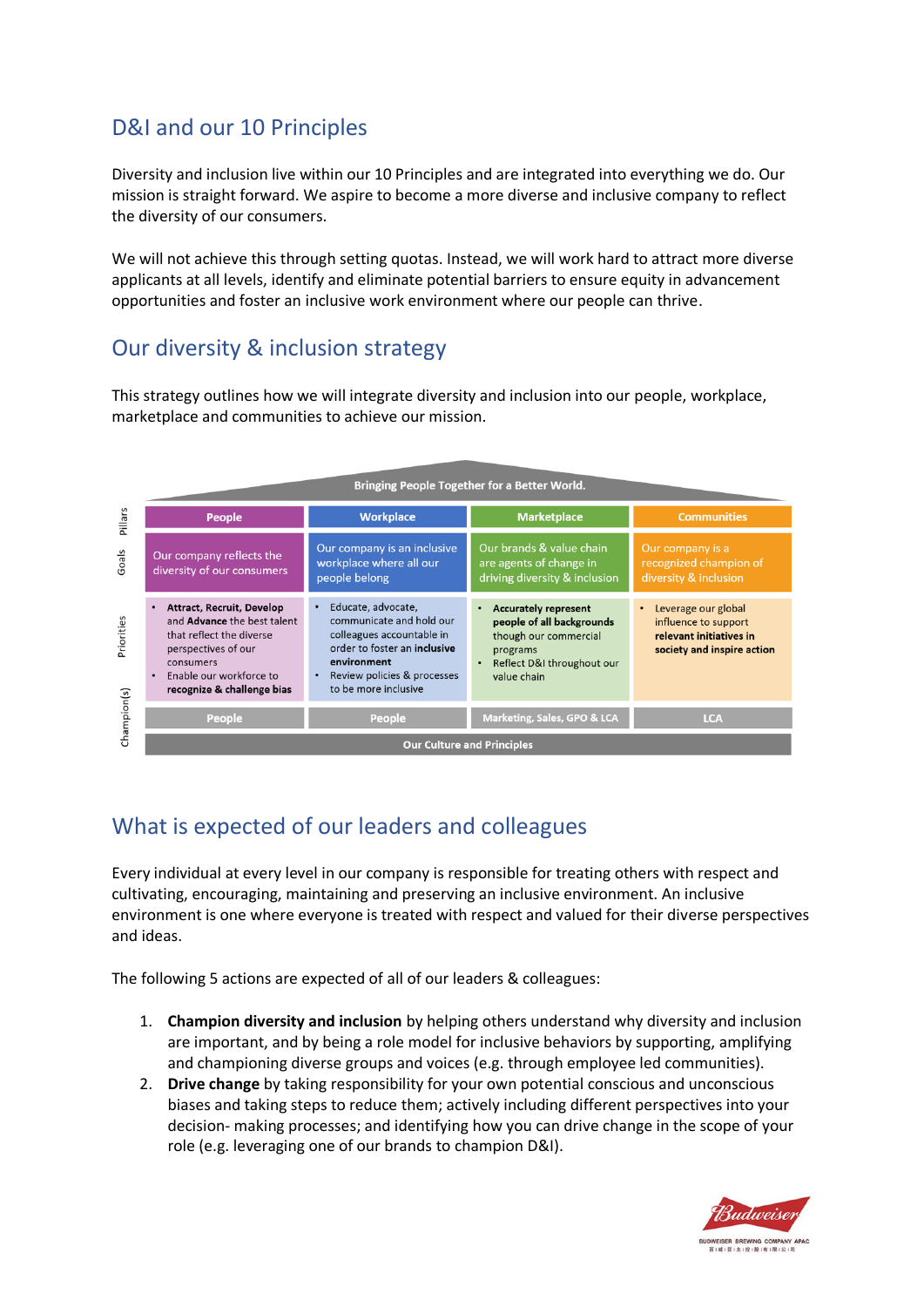- 3. **Uphold meritocracy** by ensuring fairness and taking steps to reduce potential bias in yourself and others in all people-related decisions across the 5 moments of truth for talent: attract, hire, engage, develop and advance.
- 4. **Show accountability** by challenging and addressing discriminatory or disrespectful behavior among colleagues and all those with whom we do business across our value chain, as outlined in our BUD APAC Anti-Harassment & Discrimination Policy and BUD APAC Human Rights Policy.
- 5. **Retain our talent** by fostering an inclusive work environment where everyone can thrive and supporting inclusive policies such as BUD APAC Parental Standard and return to work programs.

#### Who is covered?

This Diversity and Inclusion Policy applies to all of our BUD APAC colleagues (full-time, part-time and temporary), including colleagues of any subsidiaries or joint ventures where BUD APAC has a majority interest or management control.

As outlined in our BUD APAC Anti-Harassment & Discrimination Policy, we do not tolerate harassment of colleagues by non-colleagues (e.g., contractors, vendors, suppliers, retailers, customers, and guests), nor do we tolerate harassment of non-colleagues by colleagues in our Company Workplace.

# Governance & Reporting

While our diversity and inclusion commitment sits with every BUD APAC colleague, it is governed by our Chief People Officer. The People team tracks our progress against our diversity and inclusion metrics and reports back to the Chief People Officer and CEO.

#### **Our diversity and inclusion progress will be tracked across the 4 Moments of Truth:**

Attract: Diverse representation of applications

Recruit: Diverse representation of offers and acceptances to identify any potential bias in our talent attraction process

Develop: Year on year improvements in leadership competency scores for diversity and inclusion behaviors

Advance: Diverse representation by level, performance ratings, promotion and turnover rates, pay equity to identify any potential bias in our people processes

*\*Every decision made will be based in our principle of meritocracy to ensure equity in our talent processes.* 

#### Contact Us

We encourage dialogue and value feedback that helps to identify barriers to progress. To discuss Diversity and Inclusion at BUD APAC, please contact us here: shruti.pal@budweiserapac.com

You may also: